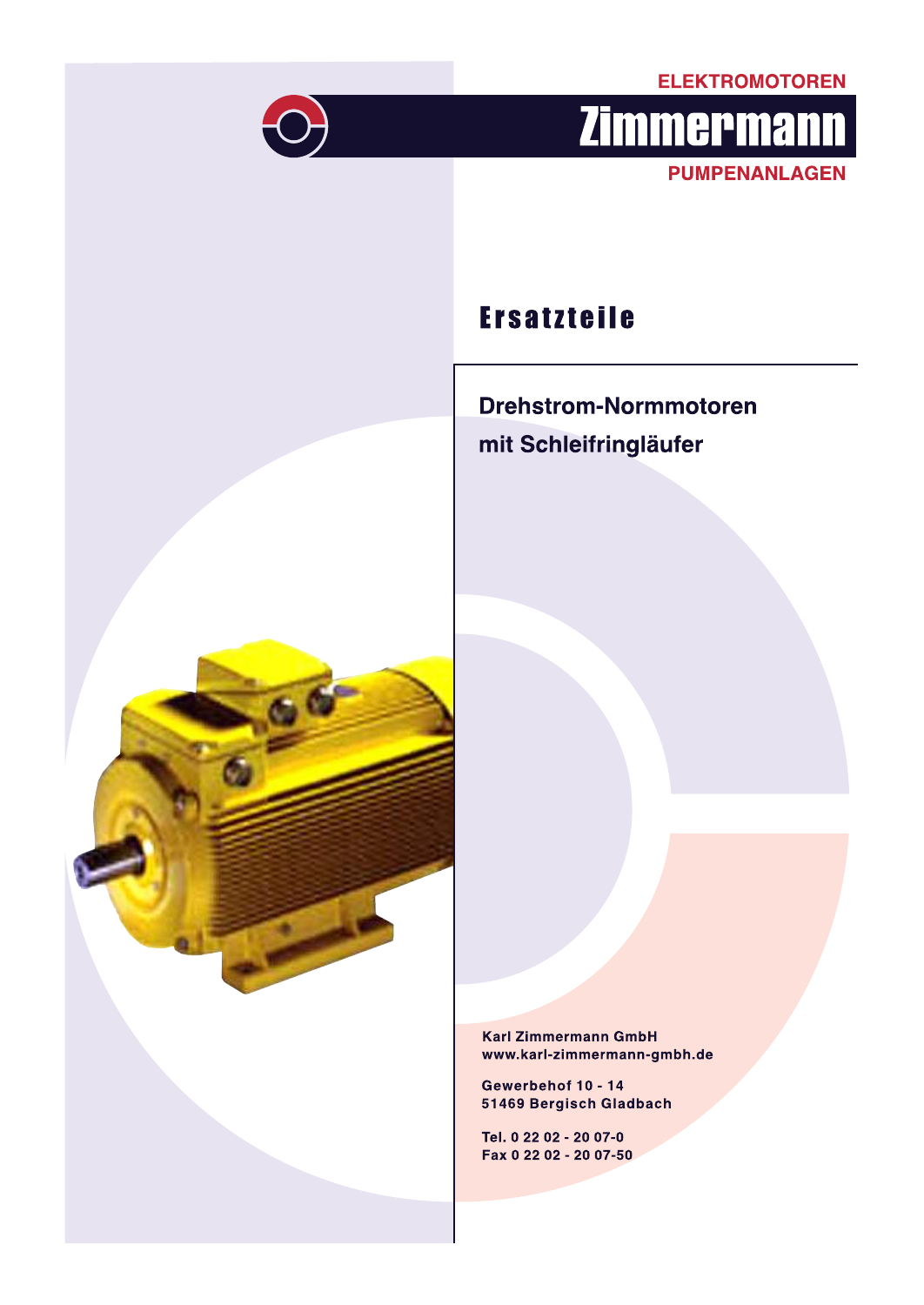

#### VEM motors GmbH **4abra 20241 01**<br> **Ersatzteilliste** 4abra 20241 01 Ersatzteilliste<br>Liste of spare parts

#### **Drehstrom-Normmotoren mit Schleifringläufer Allemanus and The Funds** version

Ausgabe 11/97

DXbUU`XQcU cdQ^TQbT ]\_d\_bc gYdX c\Y`bY^W b\_d\_b CUYdU !# page

| Pos.<br>pos                     | Benennung                                    | designation                                                        | Pos.                    |
|---------------------------------|----------------------------------------------|--------------------------------------------------------------------|-------------------------|
|                                 | Lagerung D Seite                             | bearing d.e.                                                       | 1                       |
| 1.01                            | Lager deckel D-S außen                       | bearing cover d.e. outside                                         | $\mathsf{I}_{1.01}$     |
| .02                             | Lager deckel D-S innen                       | bearing cover d.e. inside                                          | 1.02                    |
| .03                             | Tellerfedern/Wellfedern D-S                  | disc springs/wave washers d.e.                                     | 1.03                    |
|                                 | nicht bei Rollenlager                        | not for roller bearings                                            |                         |
| $\overline{0}$ . $\overline{0}$ | Wälzlager D-S                                | antifriction bearing d.e.                                          | 1.04                    |
| .05                             | V-Ringe D-S                                  | V-type rotary seals d.e.                                           | 1.05                    |
| 2                               | Lagerung N Seite                             | bearing n.d.e.                                                     | $\overline{\mathbf{2}}$ |
| 2.01                            | Lagerdeckel N-S außen                        | bearing cover n.d.e. outside                                       | 2.01                    |
| 2.02                            | Lager deckel N-S innen                       | bearing cover n.d.e. inside                                        | 2.02                    |
| 2.03                            | Wälzlager N-S                                | antifriction bearing n.d.e.                                        | 2.03                    |
| 2.04                            | V-Ringe N-S                                  | V-type rotary seals n.d.e.                                         | 2.04                    |
| 3                               | Hauptbauteile                                | main elements                                                      | 3                       |
| 3.01                            | Lager schild D-S                             | end shields d.e.                                                   | 3.01                    |
| 3.02                            | Lager schild N-S                             | end shields n.d.e.                                                 | 3.02                    |
| 3.03                            | Flanschlagerschild                           | flange end shields                                                 | 3.03                    |
| 3.04                            | 1 Paar Motorfüße                             | 1 pair of motor feet                                               | 3.04                    |
| 3.05                            | Gehäuse                                      | housing                                                            | 3.05                    |
| 3.06                            | Lüfter                                       | fan                                                                | 3.06                    |
| 3.07                            | Lüfterhaube                                  | fan cover                                                          | 3.07                    |
| 3.08                            |                                              |                                                                    | 3.08                    |
|                                 | Lüfterhaube mit Schutzdach                   | fan cover with canopy                                              |                         |
| 3.09                            | Ringschraube                                 | lifting eye boldt                                                  | 3.09                    |
| 4                               | Klemmenkasten Ständer                        | terminal box stator                                                | 4                       |
| 4.01                            | Klemmenkastendeckel                          | terminal box cover                                                 | 4.01                    |
| 4.02                            | Klemmenkastenunterteil                       | terminal box base                                                  | 4.02                    |
| 4.03                            | Dichtung Klemmenkastendeckel                 | cover gasket                                                       | 4.03                    |
| 4.04                            | Dichtung Klemmenkastenunterteil              | base gasket                                                        | 4.04                    |
| 4.05                            | Klemmensockel                                | terminal pate                                                      | 4.05                    |
| 4.06                            | Kabeleinführung                              | cable qland                                                        | 4.06                    |
| 4.07                            | Kabeleinführung für Kaltleiter               | cable gland for thermistor                                         | 4.07                    |
| 4.08                            | Klemmensockel für Kaltleiter                 | terminal socket for thermistor                                     | 4.08                    |
| 4.09                            | Schelle (für Vergußstutzen)                  | clamp (for seal connection)                                        | 4.09                    |
| 4.10                            | Klemmenkastenzwischenplatte                  | terminal box adaption plate                                        | 4.10                    |
| 4.11                            | Dichtung für Klemmenkastenzwischenplatte     | gasket for terminal box adaption plate                             | 4.11                    |
| 5                               | Klemmenkasten Läufer                         | terminal box rotor                                                 | 5                       |
| 5.01                            | Klemmenkastendeckel                          | terminal box cover                                                 | 5.01                    |
| 5.02                            | Klemmenkastenunterteil                       | terminal box base                                                  | 5.02                    |
| 5.03                            | Dichtung Klemmenkastendeckel                 | cover gasket                                                       | 5.03                    |
| 5.04                            | Dichtung Klemmenkastenunterteil              | base gasket                                                        | 5.04                    |
| 5.05                            | Klemmenkastenzwischenplatte                  | terminal box adaption plate                                        | 5.05                    |
| 5.06                            | Dichtung für Klemmenkastenzwischenplatte     | gasket for terminal box adaption plate                             | 5.06                    |
| 5.07                            | Klemmensockel                                | terminal plate                                                     | 5.07                    |
| 5.08                            | Kabeleinführung                              | cable gland                                                        | 5.08                    |
| 6                               | Ständer                                      | stator                                                             | 6                       |
| 6.01                            | Ständer mit Blechpaket                       | stator with core                                                   | 6.01                    |
| 6.02                            | Ständer mit Blechpaket, bewickelt            | stator with core, with winding                                     | 6.02                    |
| 6.03                            | Blechpaket mit Wicklung                      | stator core with winding                                           | 6.03                    |
| 6.04                            | Blechpaket ohne Wicklung                     | stator core without winding                                        | 6.04                    |
| 6.05                            | Kabeleinführung für Läuferanschluß           | cable gland for rotor connection                                   | 6.05                    |
| 17                              | Läufer                                       | rotor                                                              | 7                       |
| 7.01                            | Läufer, komplett                             | rotor, complete                                                    | 7.01                    |
|                                 |                                              |                                                                    |                         |
| 7.02                            | Welle<br>Läufer, unbewickelt                 | shaft<br>rotor without winding                                     | 7.02                    |
| 7.04                            |                                              |                                                                    | 7.04                    |
| 7.05                            | Schleifringkörper                            | slip ring body                                                     | 7.05                    |
| 9                               | Bürstensystem                                | brush system                                                       | 9                       |
| 9.01                            | Bürstenträgerplatte                          | brush system support                                               | 9.01                    |
| 9.02                            | Bürstenbolzen                                | brush bolt                                                         | 9.02                    |
| 9.03                            | 3 Stück Bürstenhalter                        | 3 pieces brush holders                                             | 9.03                    |
| 9.04                            | 6 Stück Kohlebürsten                         | 6 pieces carbon brushes                                            | 9.04                    |
|                                 |                                              |                                                                    |                         |
|                                 |                                              |                                                                    |                         |
|                                 |                                              |                                                                    |                         |
|                                 |                                              |                                                                    |                         |
|                                 |                                              |                                                                    |                         |
|                                 |                                              |                                                                    |                         |
|                                 |                                              |                                                                    |                         |
|                                 | Die aufgeführten Ersatz- und Verschleißteile |                                                                    |                         |
|                                 | sind vom Werk lieferbar.                     | The named spare and wear parts are<br>delivarable from enterprise. |                         |
|                                 | Kombination und Ausführung sind vom          | Combinations and executations are                                  |                         |
|                                 | gelieferten Motor abhängig.                  | depending from motor type.                                         |                         |
|                                 |                                              |                                                                    |                         |
|                                 | Bei Anfragen und Bestellungen sind folgende  | For inquire and order the following                                |                         |
|                                 | Angaben erforderlich:                        | informations are necessary:                                        |                         |
|                                 | Motor Typ                                    | Motor type                                                         |                         |
|                                 | Motor-Nummer                                 | Motor number                                                       |                         |
|                                 | Bauform                                      | Form of construction and mounting                                  |                         |
|                                 | Sonderangaben                                | Special informations                                               |                         |
|                                 |                                              |                                                                    |                         |
|                                 |                                              |                                                                    |                         |
|                                 |                                              |                                                                    |                         |
|                                 |                                              |                                                                    |                         |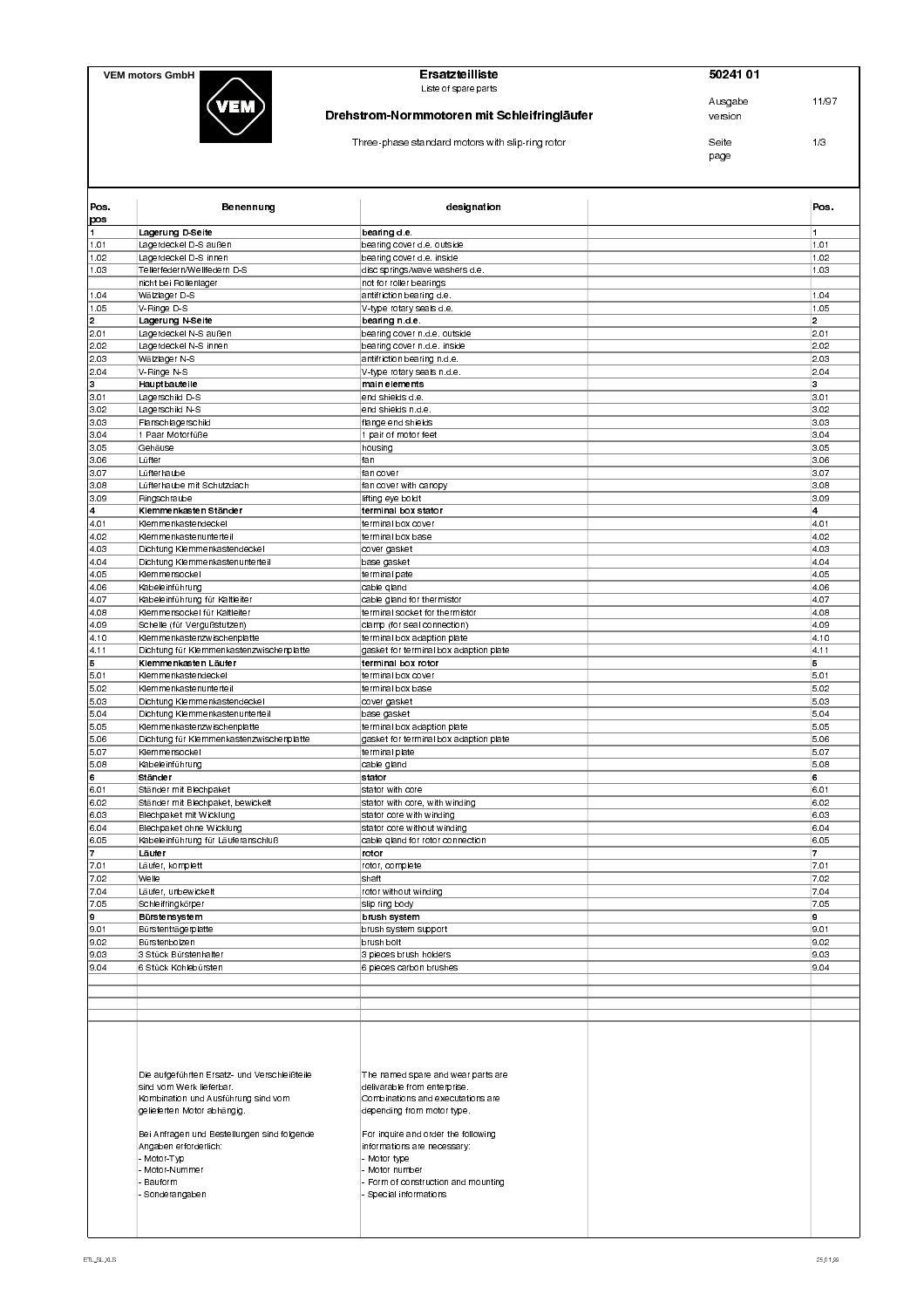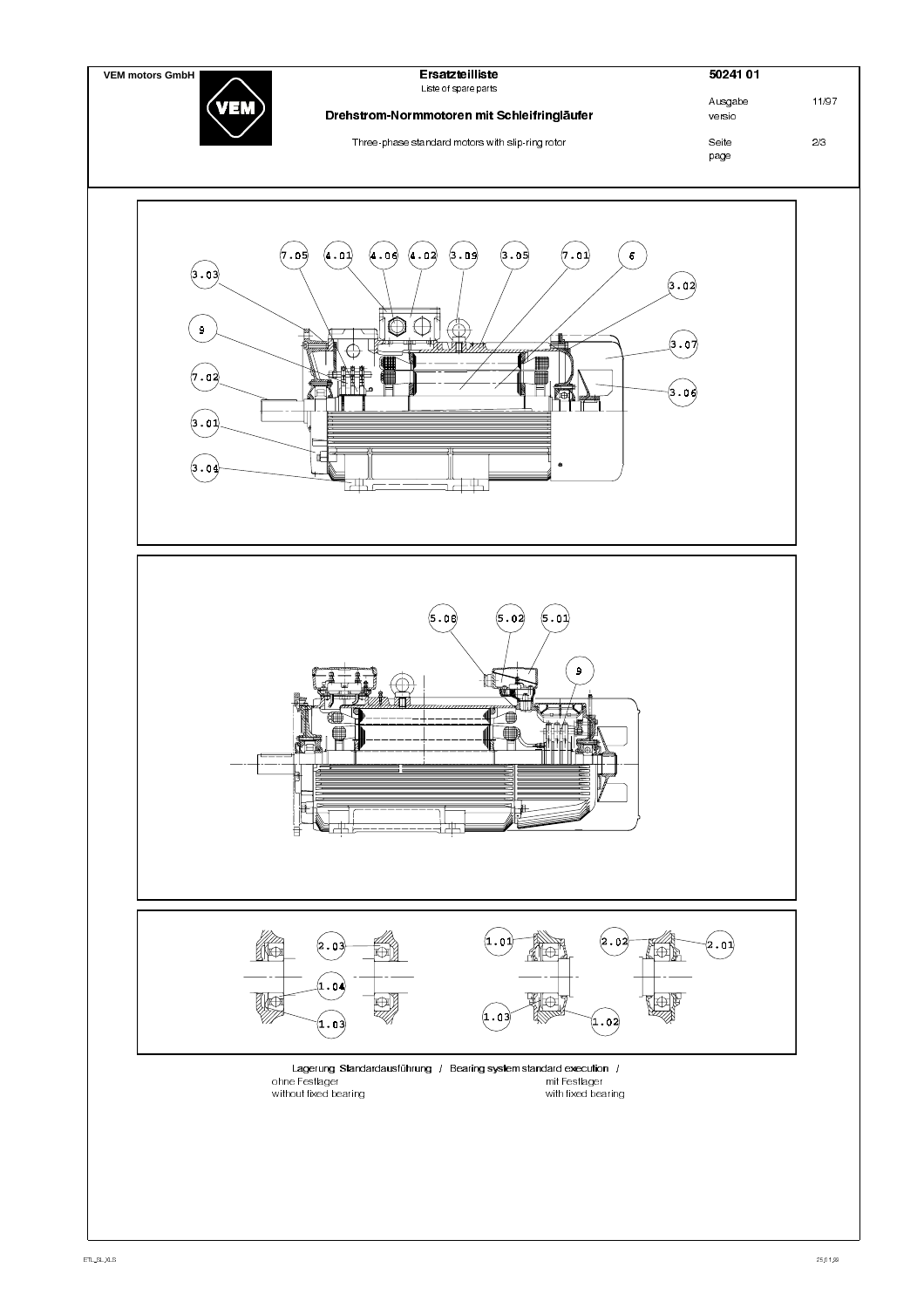